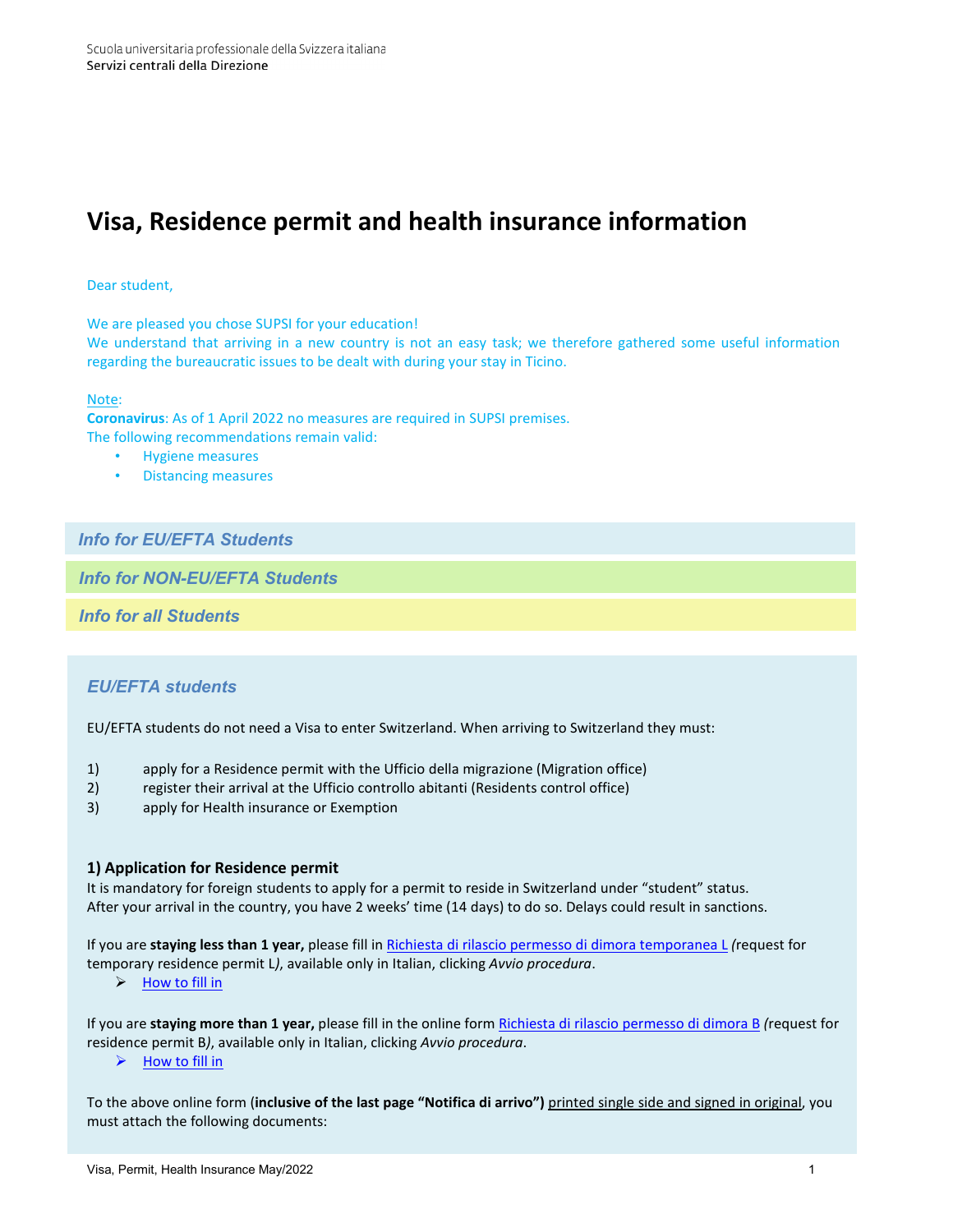- Enrolment certificate, in Italian issued by SUPSI\*
- Declaration for the migration office (document certifying the possession of sufficient financial means to cover the study program and the rent), in Italian - issued by SUPSI\* [\(English translation available\)](file://supsi.ch/DIR/supsi-gruppi$/Segreteria%20Direzione%20SUPSI/INTERNATIONAL%20SEGR/ERASMUS/Mobilit%C3%A0%20studenti%20(SM)/Welcome%20DOCS/Permessi%20e%20assicurazioni/Declaration%20Migration%20office%20EN.pdf)
- Copy of passport or identity card
- For **permit B** you must also add recent Criminal Records certificate or ECRIS (issued within the last 3 months) with dated and endorsed translation into Italian

\* *If you are following a Mobility program, download the documents from your Mobility Online profile. If you are an enrolled student, kindly ask your Departmental Secretariat to issue the documents.*

All documents must be sent to the following address, by post **A Plus**, only after your arrival in Switzerland:

Ufficio della migrazione Via Lugano 4 6501 Bellinzona

# *NON-EU/EFTA students*

Students coming from NON-EU/EFTA countries must:

- 0) apply for an entry Visa at the Swiss Embassy/Consulate in their home country
- 1) apply for a Residence permit with the Ufficio della Migrazione (Migration office)
- 2) register their arrival with the Ufficio controllo abitanti (Residents control office) see yellow section
- 3) apply for Health insurance and Exemption

### **0) Visa application**

It is mandatory for students coming from NON-EU/EFTA countries to apply for an entry Visa to Switzerland for study purposes. Please contact the Swiss Embassy/Consulate in your country to fix an appointment in due time (procedure can last up to 16 weeks) to submit Visa application form and all required documents as indicated hereunder for reference (could vary depending on the Embassy).

- Copy of signed Certificate of enrolment to SUPSI in Italian (provided by SUPSI **"Attestato d'iscrizione"**)
- CV (education + activities) indicating level of language competence in Italian (example supplied by SUPSI)
- □ Letter of motivation including reasons for choosing degree course and SUPSI and duration of studies in Italian (example supplied by SUPSI: "**Letter of motivation EN-IT**")
- Letter with declaration of commitment to leave Switzerland at the end of studies and future intentions and aspirations after graduation – in Italian (example supplied by SUPSI: "**Declaration of departure EN-IT**")
- Signed declaration for the Migration Office (self-certification of financial sustainability for the payment of insurance premiums, accommodation and courses) - in Italian (provided by SUPSI – "**Declaration for Migration**")
- Letter accompanying all the documentation for the Embassy with contact details of the International Office SUPSI – in Italian (provided by SUPSI – "**Cover Letter**")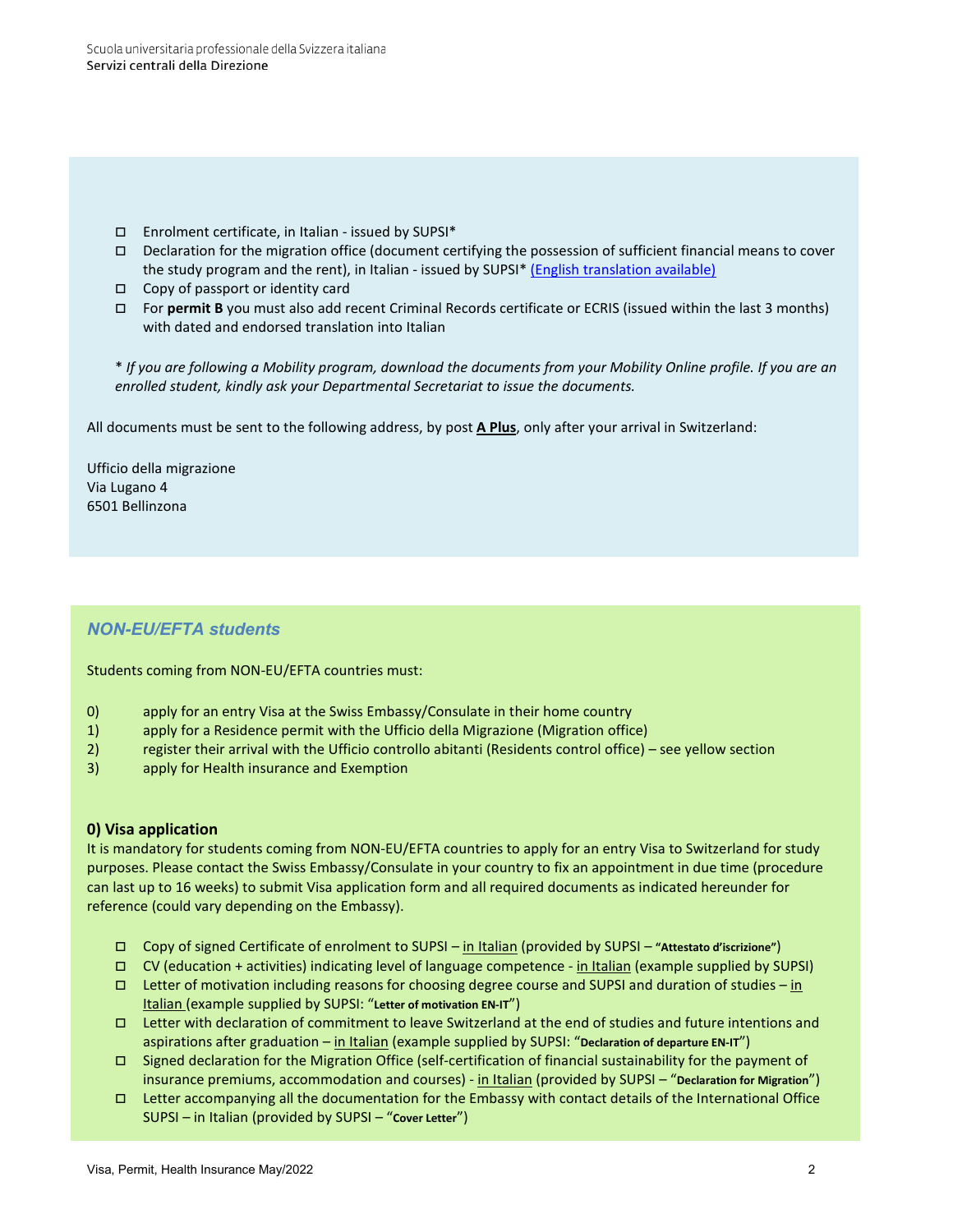You are kindly requested to check the present pandemic situation with your Embassy. We strongly advise to apply for a Visa with validity at least 15 days prior to the semester/preparatory courses start date, in order to allow sufficient time in case of quarantine obligation when entering Switzerland. This requirement must be explicitly stated in the Visa application with detailed reasons. For any advice during Visa application, kindly contac[t international@supsi.ch](mailto:international@supsi.ch)

### **1) Residence permit for foreign students entering Switzerland with a Visa**

When you arrive to Switzerland, you have **2 weeks' time (14 days)** to apply for a Residence permit. Delays will be sanctioned and could jeopardise the issue of your permit.

**Your papers will be waiting for you at your Department** so please contact the secretariat who will hand them to you and assist you in filling out Form 1059 "*Questionario per la regolamentazione delle condizioni di dimora"* (printed on the rear side of your Visa issue authorisation).

To the above form, dated and signed, you must add the following documents:

- Certificate of enrolment issued by SUPSI in Italian
- Copy of your rental agreement or temporary residence letter (ask International Office for sample)
- $\Box$  Copy of your passport (pages with personal details and Visa stamp)
- □ 1 passport-sized photograph

All documents must be sent to the Regional migration office at the following address, by post **A Plus**:

Ufficio della migrazione Via Lugano 4 6501 Bellinzona

# *To all students: please note!*

Missing documents or form with no signature may lead to a delay in the period of issuance of the decision and the billing of additional costs (art. 15 RLaLPS).

For this reason, we suggest you to send the form to the *Ufficio della migrazione* ONLY AFTER the meeting with the Departmental coordinator/secretariat.

You are authorized to live in Switzerland while waiting for the authority decision ONLY after submission of the application.

We strongly recommend you to:

- 1. keep a copy of the permit application form and
- 2. ask for a Dichiarazione sostitutiva (temporary declaration) costing CHF30.-

You will receive the notification to collect your permit by post, so remember to indicate your full name on the letterbox of your new home.

**NOTE: Any change of status and/or address, departure from Switzerland or whatsoever must be notified online to the** *Ufficio della migrazione, "Richiesta rinnovo e/o modifica [permit L](https://www4.ti.ch/index.php?id=130268) or [permit B"](https://www4.ti.ch/index.php?id=130259).*

At the end of your stay, you will be invited to leave the country. Before departure, it is compulsory for you to send your original permit back to the Ufficio della Migrazione at the address indicated above.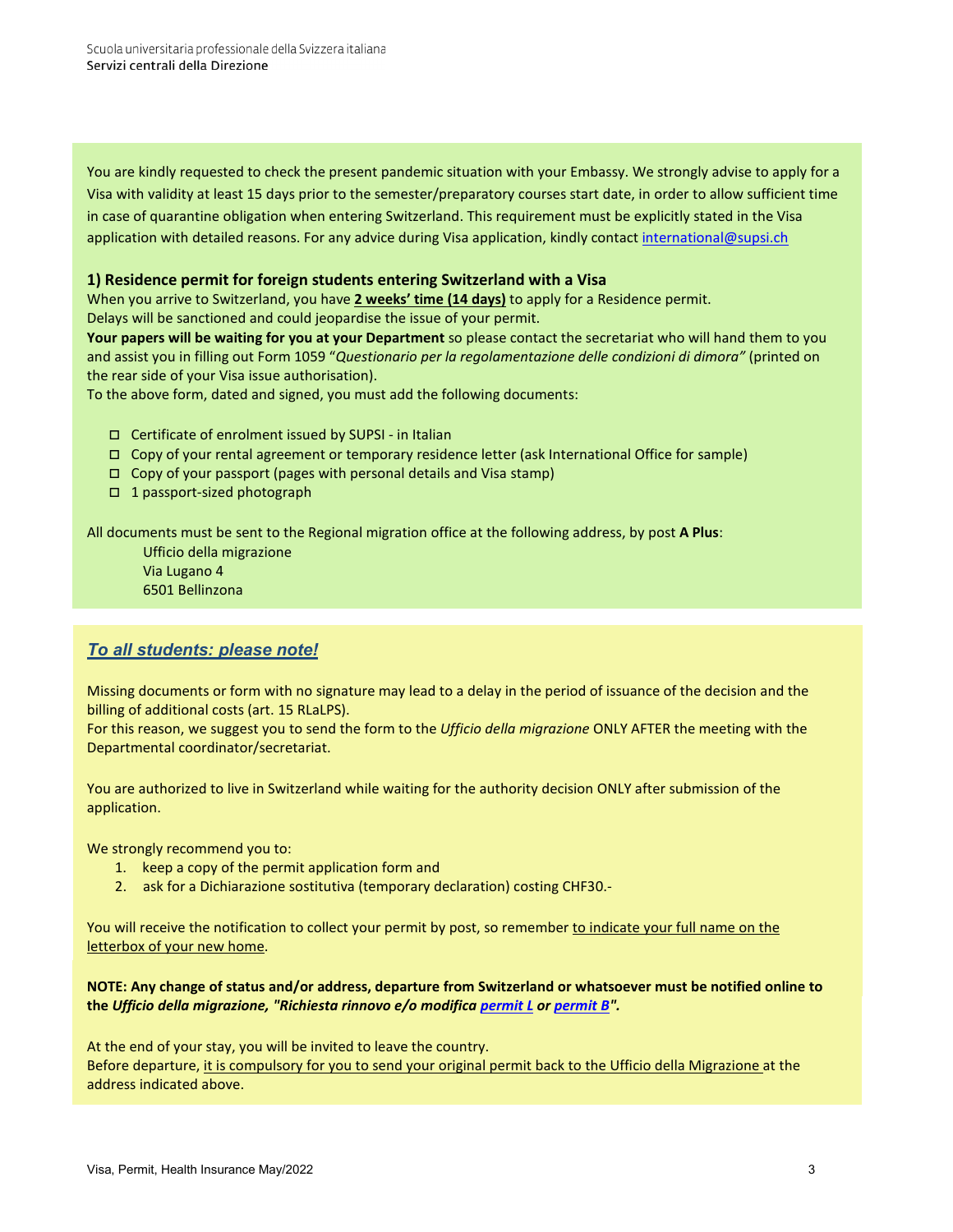## *To all students*

### **2) Registration of arrival with the Ufficio controllo abitanti (Residents Control Office)**

Within 8 days of your entry into Switzerland, you must report your arrival to the Ufficio controllo abitanti of your host Municipality to finalize your permission to reside in Switzerland

Make sure to bring with you the following documents:

- valid ID or passport
- □ rental agreement
- photocopy of the filled form *Request for Exemption from Swiss Compulsory Medical Insurance from IAS (see "B - Health insurance" below)*
- residence permit application (print a copy of your request) or Dichiarazione sostitutiva

If you are staying in the Municipality of Lugano the Ufficio controllo abitanti is called *Puntocittà* [www.lugano.ch/puntocitta](http://www.lugano.ch/tools/sportelli/puntocitta.html)

More information on our website: www.supsi.ch/international\_en/students/incoming-students/organisation/permits

# *EU/EFTA Students*

### **3. Health Insurance**

Generally speaking, EU/EFTA Bachelor or Master students living in Switzerland undergoing education or training in Switzerland are not required to take out Swiss health insurance, provided they are not working and thus remain insured under the social security system of their country of residence. They are entitled to receive medical treatment in Switzerland upon presentation of th[e European Health Insurance Card](https://ec.europa.eu/social/main.jsp?catId=559) (EHIC).

It is compulsory for EU/EFTA students to fill in the IAS form *Request for Exemption from Swiss Compulsory Medical Insurance:*

- *TI 6.1* (if you are a [holder of the European insurance Card\)](http://www.supsi.ch/international_en/dms/international_en/docs/students/in/insurance/TI-6-1/TI%206.1%20EU_EFTA%20citizens%20with%20European%20Health%20Card%20Insurance.pdf)
- *TI 6.2* [\(if you have a private insurance\)](http://www.supsi.ch/international_en/dms/international_en/docs/students/in/insurance/TI-6-2/TI%206.2%20EU_EFTA%20citizens%20with%20private%20health%20insurance.pdf)

The *signed and completed form* must be sent to the address hereunder, only after your arrival in Switzerland, with:

- copy of your *European Health Insurance Card* (issued by the insurance company in the country of origin)
- copy of your *Residence permit application or Dichiarazione sostitutiva*

# **Istituto delle Assicurazioni Sociali**

Settore obbligo assicurativo Via C. Ghiringhelli 15a, 6501 Bellinzona

Phone: +41 91 821 91 11 e-mail: [malattia@ias.ti.ch](mailto:malattia@ias.ti.ch) [Repubblica e Canton Ticino – IAS Assicurazione malattia](https://www4.ti.ch/dss/ias/prestazioni-e-contributi/scheda/p/s/dettaglio/assicurazione-malattia-obbligatoria-lamal/)

**IMPORTANT**: Once you receive your residence permit, you must send a copy by e-mail to the health insurance office (IAS) in order to complete your file. Address: [malattia@ias.ti.ch](mailto:malattia@ias.ti.ch)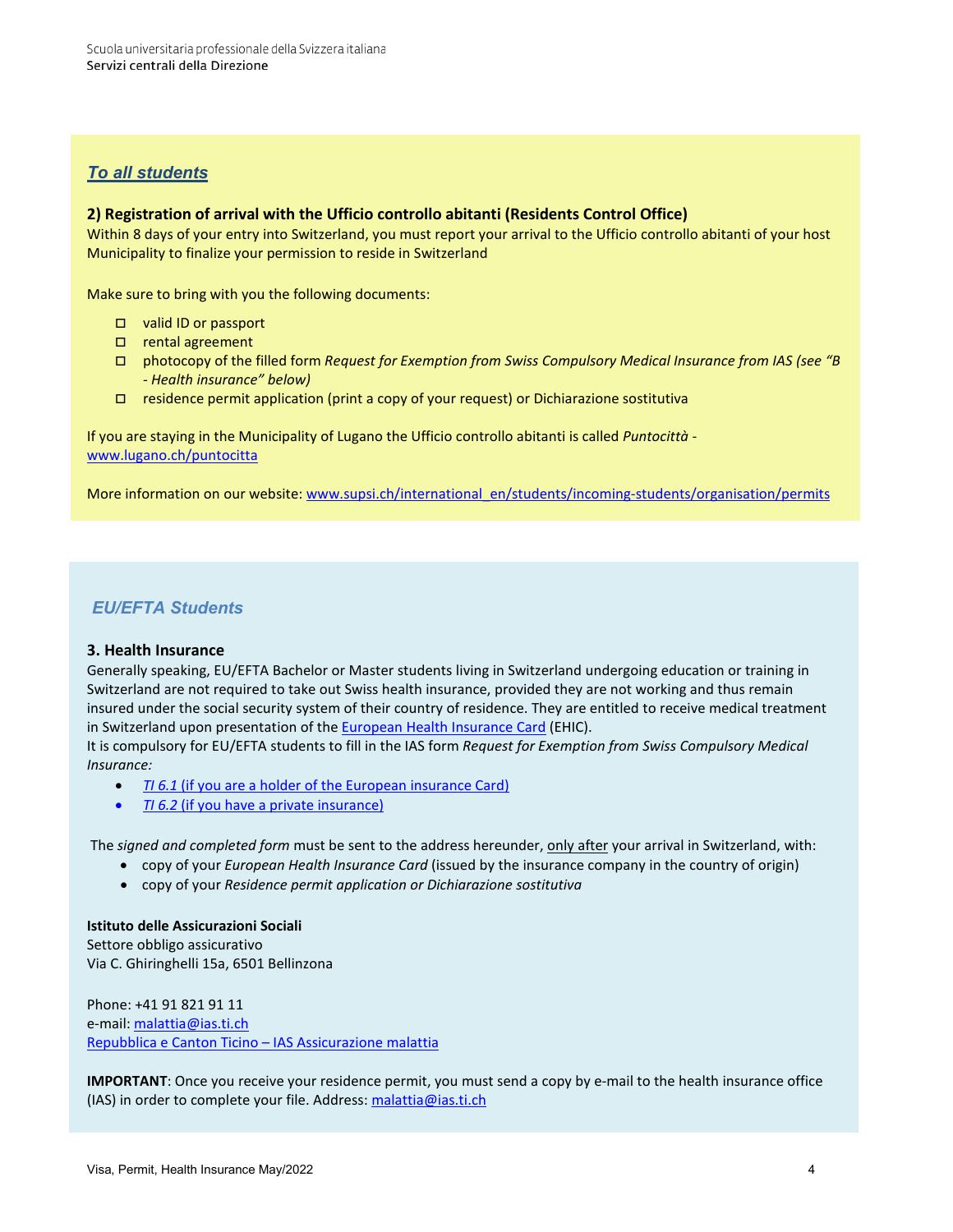### **Health costs in Switzerland and advance payment of fees in case of exemption**

Insured EU/EFTA citizens who need to be treated during a temporary stay in Switzerland pay a flat-rate amount (deductible) and a percentage on the sum. The lump sum amounts to CHF 92 for adults and covers a period of 30 days. In case of hospitalization, the contribution amounts to CHF 15 per day.

If exemption/non-obligation is confirmed, the student must pay his medical costs directly (cash or credit card).

### **Refund**

Refund - with the appropriate deductions - may be applied for by sending: 1) original invoice and 2) copy of the European Health Insurance Card to the following address:

**Istituzione Comune LAMal** (Gemeinsame Einrichtung KVG)

Industriestrasse 78 CH-4600 Olten

With full bank details: IBAN (International Bank Account Number) and BIC (Bank Identifier Code) Name and address of bank Account holder and address

For further information, please refer to the website of the [Swiss liaison agency,](https://www.kvg.org/en/home.html) the KVG Joint Institution in Solothurn "Temporary stay in Switzerland" and "Participation in the costs of treatment during your stay in Switzerland (people resident and insured in the EU/EFTA)".

**NOTE: If you have EU/EFTA citizenship but you are not holding an EHIC (European Health Insurance Card) because residing outside the EU/EFTA region, it is still possible to verify with the authorities if you are eligible for Swisscare. Contact the International Office for further information!**

# *NON-EU/EFTA students*

### **3. Health Insurance**

It is compulsory for everyone living in Switzerland, including non-EU/EFTA students, to have a health and accident insurance. Foreigners have three months' time to take out an insurance after entering the country. Note: start date of insurance MUST coincide with the date of entry in Switzerland. Students may:

### **a) Verify if the insurance they have in their home country is accepted by the Swiss authorities**

Students and trainees from NON-EU/EFTA countries undergoing education or training in Switzerland can apply for exemption from Swiss compulsory health insurance with the competent authority IAS, provided they have a private insurance offering covering equivalent to that of a Swiss health insurance (i.e.: unlimited).

If you think this is your case, fill in form TI 6.3 "*Request for Exemption from Swiss Compulsory Medical Insurance"* [\(downloadable from the list of documents\)](https://www.supsi.ch/international_en/students/incoming-students/Insurance-aspects/Non-EU-EFTA-nationals.html,) and send it to the following address duly filled in by all involved parties and with all requested attachments.

*Istituto delle Assicurazioni Sociali* Settore obbligo assicurativo Via C. Ghiringhelli 15a, 6501 Bellinzona Phone: +41 91 821 91 11 e-mail: [malattia@ias.ti.ch](mailto:malattia@ias.ti.ch)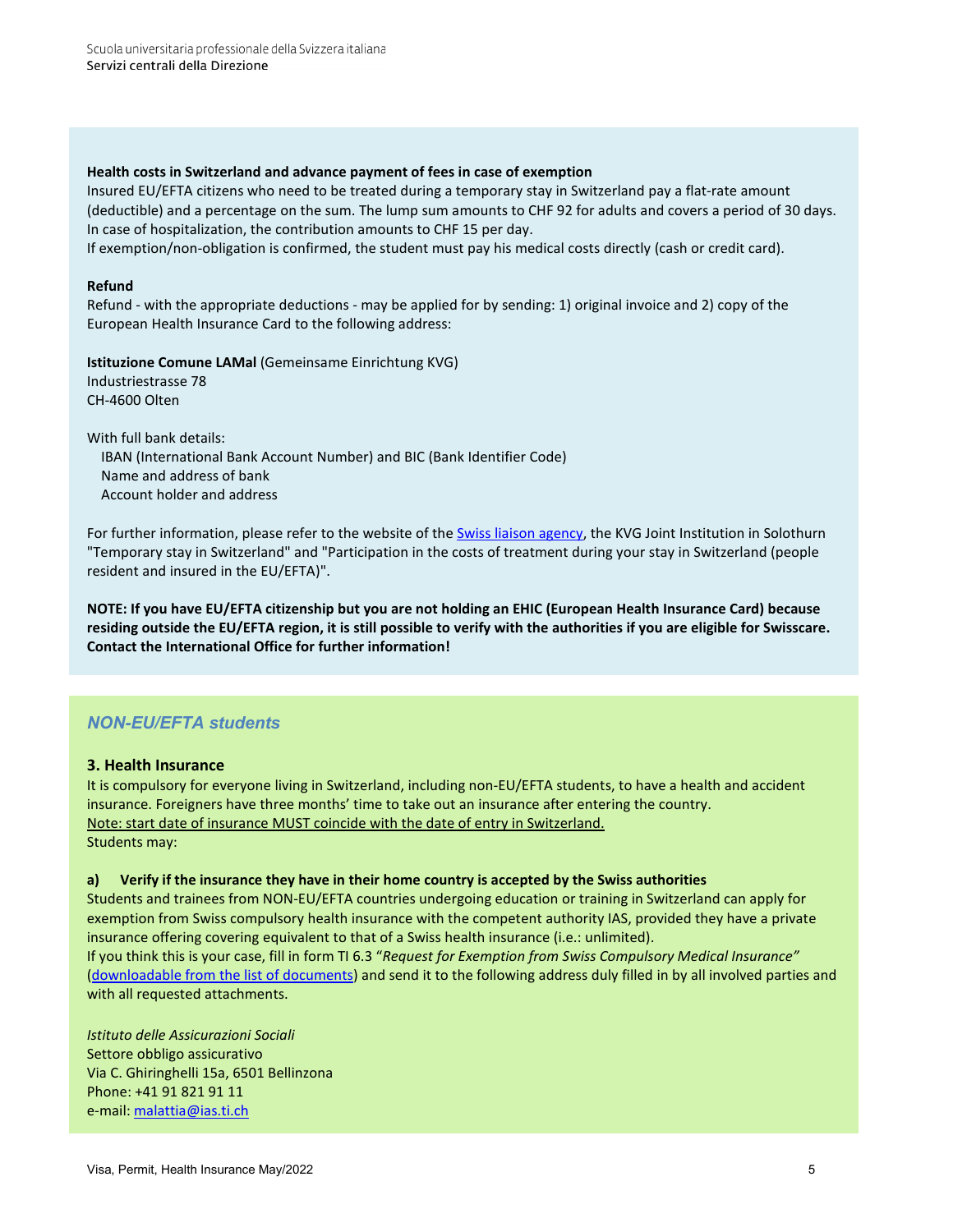URL: [https://www4.ti.ch/dss/ias/prestazioni-e-contributi/scheda/p/s/dettaglio/assicurazione-malattia-obbligatoria](https://www4.ti.ch/dss/ias/prestazioni-e-contributi/scheda/p/s/dettaglio/assicurazione-malattia-obbligatoria-lamal/)[lamal/](https://www4.ti.ch/dss/ias/prestazioni-e-contributi/scheda/p/s/dettaglio/assicurazione-malattia-obbligatoria-lamal/)

### **b) Apply for a conventional Swiss health Insurance (standard prices)**

More information on<https://www.ch.ch/en/>

### **c) Opt for health insurance through SUPSI (student prices) applying for exemption from the Swiss compulsory standard health insurance**

In order to provide you with appropriate coverage at a more affordable price, SUPSI has drawn an agreement with Swisscare insurance. It offers an extremely convenient collective policy to students from non-EU/EFTA countries who are taking Bachelor and Master courses or carrying out a doctoral activity in SUPSI and have received a residence permit for study purposes. It provides basic illness, accident and maternity health care benefits complying with the [Swiss Federal Law on Compulsory Health Care \(KVG-LAMal\),](http://www.eda.admin.ch/eda/en/home/topics/intorg/un/unge/gepri/manins/inshea.html) but at a much lower cost. The premium for students amounts in fact to CHF 89.10 per month (FYI, the annual deductible per insured party amounts to CHF 300 plus a percentage rate of 10% up to CHF 700 per calendar year).

You are kindly requested to read our website page dedicated to [medical insurances,](https://www.supsi.ch/international_en/students/incoming-students/Insurance-aspects/Non-EU-EFTA-nationals.html,) including the documents to be downloaded, listed on the right. We will be glad to give you further advice if needed.

The above page also contains the link to th[e Swisscare registration form](https://forms.swisscare.com/#/spss?group=3015) and to the Swisscare online form tutorial (documents on the right) in case you are not sure how to fill in the blanks. Note: remember insurance start date must coincide with your arrival date in Switzerland! Once you have completed your application, you will receive an e-mail from Swisscare to activate your personal customer account.

You will then receive a second mail from Swisscare, guiding you through the **exemption process**, which MUST be finalized within 3 months of your arrival in Switzerland - **we suggest you to proceed as soon as you enter the country as process can take time**.

The documents to be prepared are:

- Form TI 6.3A to be filled in and signed
- Copy of valid enrollment certificate
- Copy of residence permit (if not received yet you can send copy of permit application or dichiarazione sostitutiva) **\***

- copy of your Swisscare policy

All the above must be mailed to SUPSI by Post A at the following address: **SUPSI International Office Via Pobiette 11 6928 Manno**

### **\* VERY IMPORTANT**

As soon as you receive your **residence permit** you **MUST e-mail it to IAS** a[t malattia@ias.ti.ch](mailto:malattia@ias.ti.ch) (in cc to [international@supsi.ch\)](mailto:international@supsi.ch) otherwise exemption will be rejected and you will have to pay Swiss standard health insurance which is extremely expensive (about CHF 400/month)!